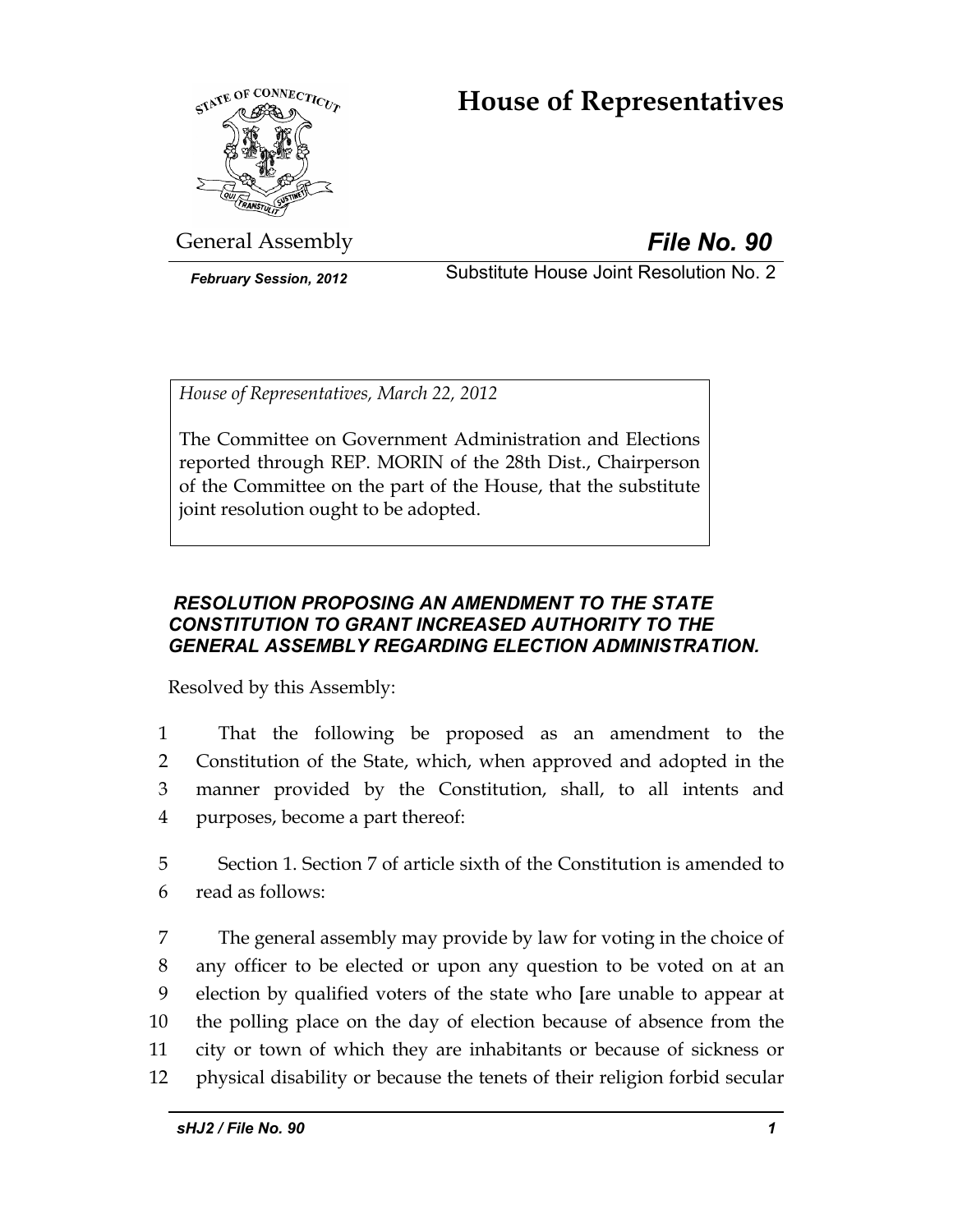13 activity**]** do not appear in person at a polling place on the day of an 14 election.

15 Sec. 2. Section 4 of article fourth of the Constitution is amended to 16 read as follows:

17 **[**At the meetings of the electors in the respective towns held 18 quadrennially as herein provided for the election of state officers, the 19 presiding officers shall receive the votes and shall count and declare 20 the same in the presence of the electors.**]** The votes at the election of 21 state officers shall be counted and declared in open meeting by the 22 presiding officers in the several towns. The presiding officers shall 23 make and certify duplicate lists of the persons voted for, and of the 24 number of votes for each. One list shall be delivered **[**within three 25 days**]** to the town clerk, and **[**within ten days after such meeting,**]** the 26 other shall be delivered under seal to the secretary of the state. The 27 votes so delivered shall be counted, canvassed and declared by the 28 treasurer, secretary, and comptroller, within the month of November. 29 The vote for treasurer shall be counted, canvassed and declared by the 30 secretary and comptroller only; the vote for secretary shall be counted, 31 canvassed and declared by the treasurer and comptroller only; and the 32 vote for comptroller shall be counted, canvassed and declared by the 33 treasurer and secretary only. A fair list of the persons and number of 34 votes given for each, together with the returns of the presiding officers, 35 shall be, by the treasurer, secretary and comptroller, made and laid 36 before the general assembly, then next to be held, on the first day of 37 the session thereof. In the election of governor, lieutenant-governor, 38 secretary, treasurer, comptroller and attorney general, the person 39 found upon the count by the treasurer, secretary and comptroller in 40 the manner herein provided, to be made and announced before 41 December fifteenth of the year of the election, to have received the 42 greatest number of votes for each of such offices, respectively, shall be 43 elected thereto; provided, if the election of any of them shall be 44 contested as provided by statute, and if such a contest shall proceed to 45 final judgment, the person found by the court to have received the 46 greatest number of votes shall be elected. If two or more persons shall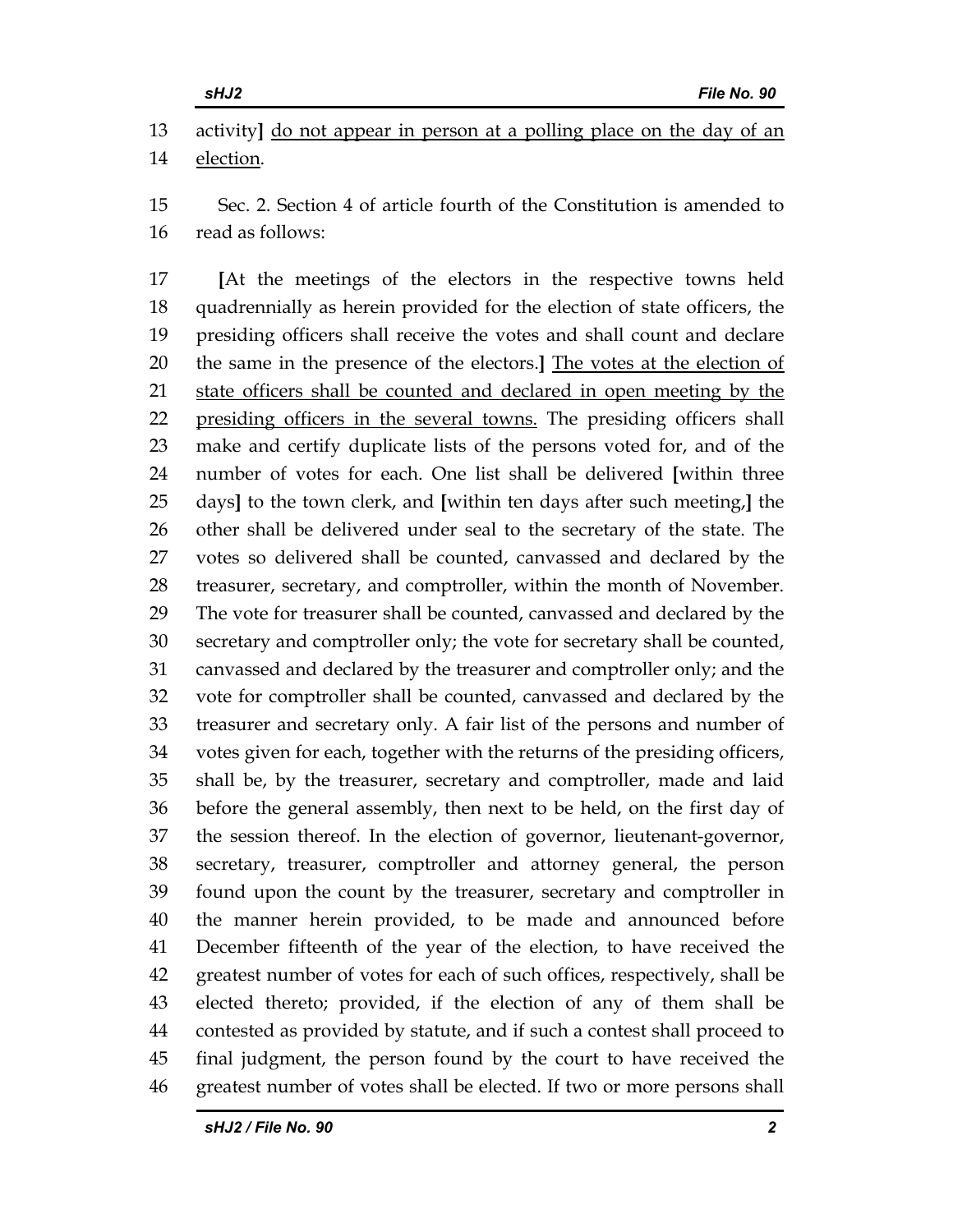47 be found upon the count of the treasurer, secretary and comptroller to 48 have received an equal and the greatest number of votes for any of 49 said offices, and the election is not contested, the general assembly on 50 the second day of its session shall hold a joint convention of both 51 houses, at which, without debate, a ballot shall be taken to choose such 52 officer from those persons who received such a vote; and the balloting 53 shall continue on that or subsequent days until one of such persons is 54 chosen by a majority vote of those present and voting. The general 55 assembly shall have power to enact laws regulating and prescribing 56 the order and manner of voting for such officers. The general assembly 57 shall by law prescribe the manner in which all questions concerning 58 the election of a governor or lieutenant-governor shall be determined.

59 Sec. 3. Section 9 of article third of the Constitution is amended to 60 read as follows:

61 At all elections for members of the general assembly the presiding 62 officers in the several towns shall **[**receive the votes of the electors, 63 and**]** count and declare **[**them**]** the votes of the electors in open 64 meeting. The presiding officers shall make and certify duplicate lists of 65 the persons voted for, and of the number of votes for each. One list 66 shall be delivered **[**within three days**]** to the town clerk, and **[**within 67 ten days after such meeting,**]** the other shall be delivered under seal to 68 the secretary of the state.

69 RESOLVED: That the foregoing proposed amendment to the 70 Constitution be continued to the next session of the General Assembly 71 elected at the general election to be held on November 6, 2012, and 72 published with the laws passed at the present session, or be presented 73 to the electors at the general election to be held on November 6, 2012, 74 whichever the case may be, according to article sixth of the 75 amendments to the Constitution. The designation of said proposed 76 amendment to be used on ballots at such election shall be "Shall the 77 Constitution of the State be amended to remove restrictions concerning 78 absentee ballots and to permit a person to vote without appearing at a 79 polling place on the day of an election?"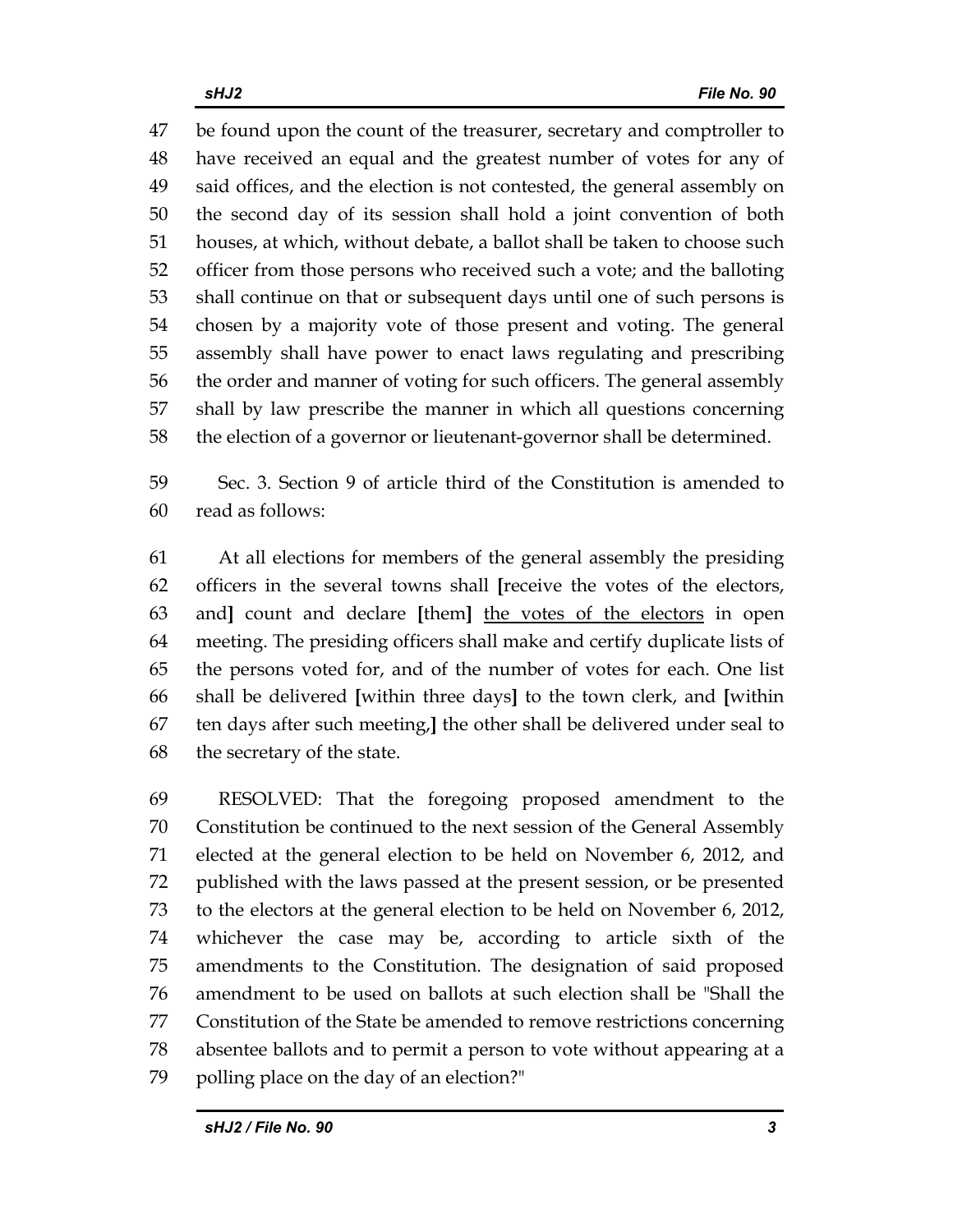*GAE Joint Favorable Subst.*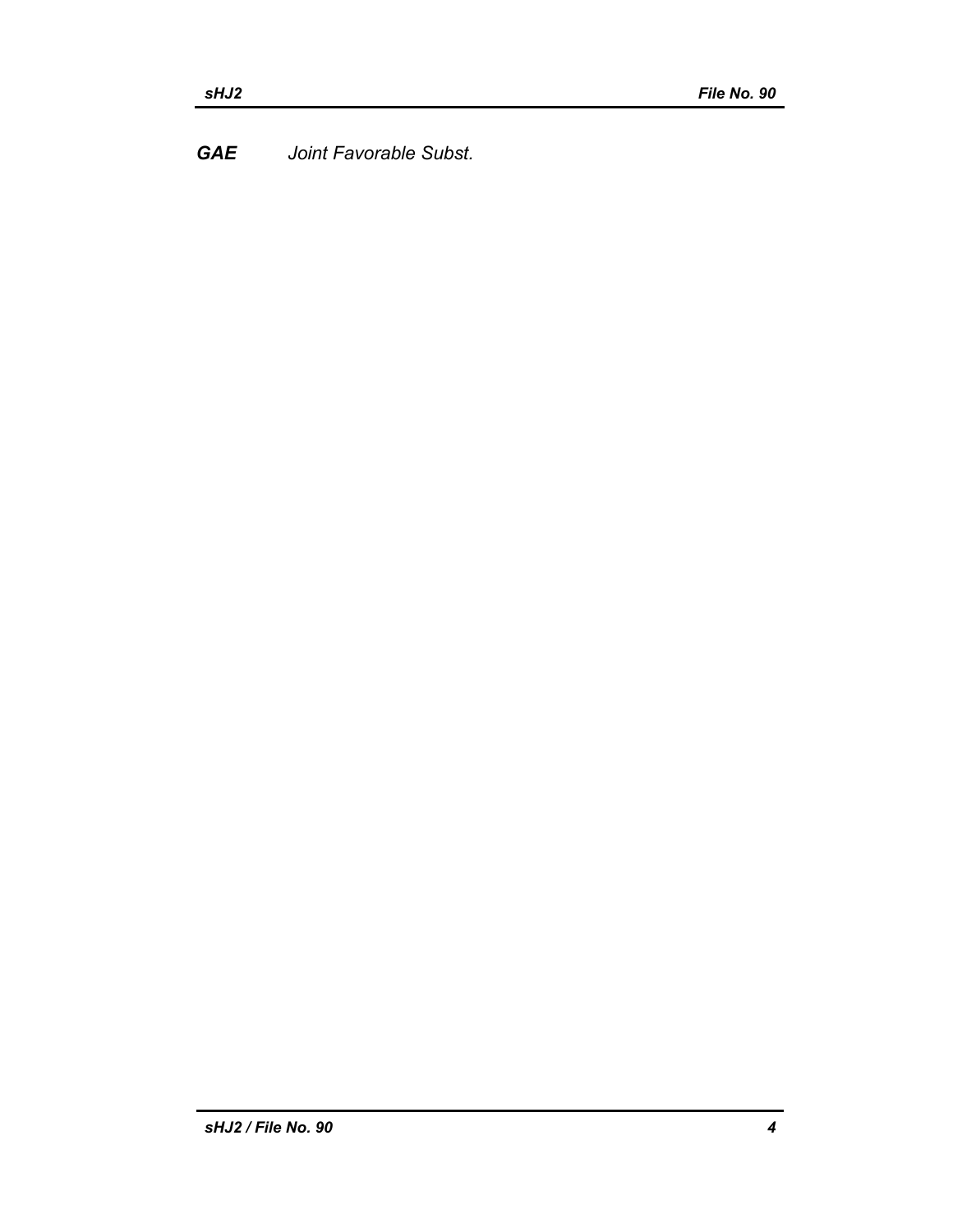The following Fiscal Impact Statement and Bill Analysis are prepared for the benefit of the members of the General Assembly, solely for purposes of information, summarization and explanation and do not represent the intent of the General Assembly or either chamber thereof for any purpose. In general, fiscal impacts are based upon a variety of informational sources, including the analyst's professional knowledge. Whenever applicable, agency data is consulted as part of the analysis, however final products do not necessarily reflect an assessment from any specific department.

### *OFA Fiscal Note*

#### *State Impact:*

| <b>Agency Affected</b> | <b>Fund-Effect</b> | FY 13 \$ | FY 14 \$ |
|------------------------|--------------------|----------|----------|
| Secretary of the State | GF - Cost          | \$5,000  | None     |
| Note: GF=General Fund  |                    |          |          |

#### *Municipal Impact:* None

#### *Explanation*

This resolution proposes an amendment to the State Constitution to allow the General Assembly greater authority to change absentee voting laws. The Secretary of the State will incur a cost of \$5,000 (for the November 2012 general election) for providing posters with the proposed constitutional amendment questions and explanation to each polling place.

This cost will cover the printing and mailing of the posters. Since all materials required for placing a constitutional amendment on the ballot are supplied by the State, no costs will be incurred by municipalities.

#### *The Out Years*

The resolution pertains to the November 2012 general election and therefore has no fiscal impact on the out years.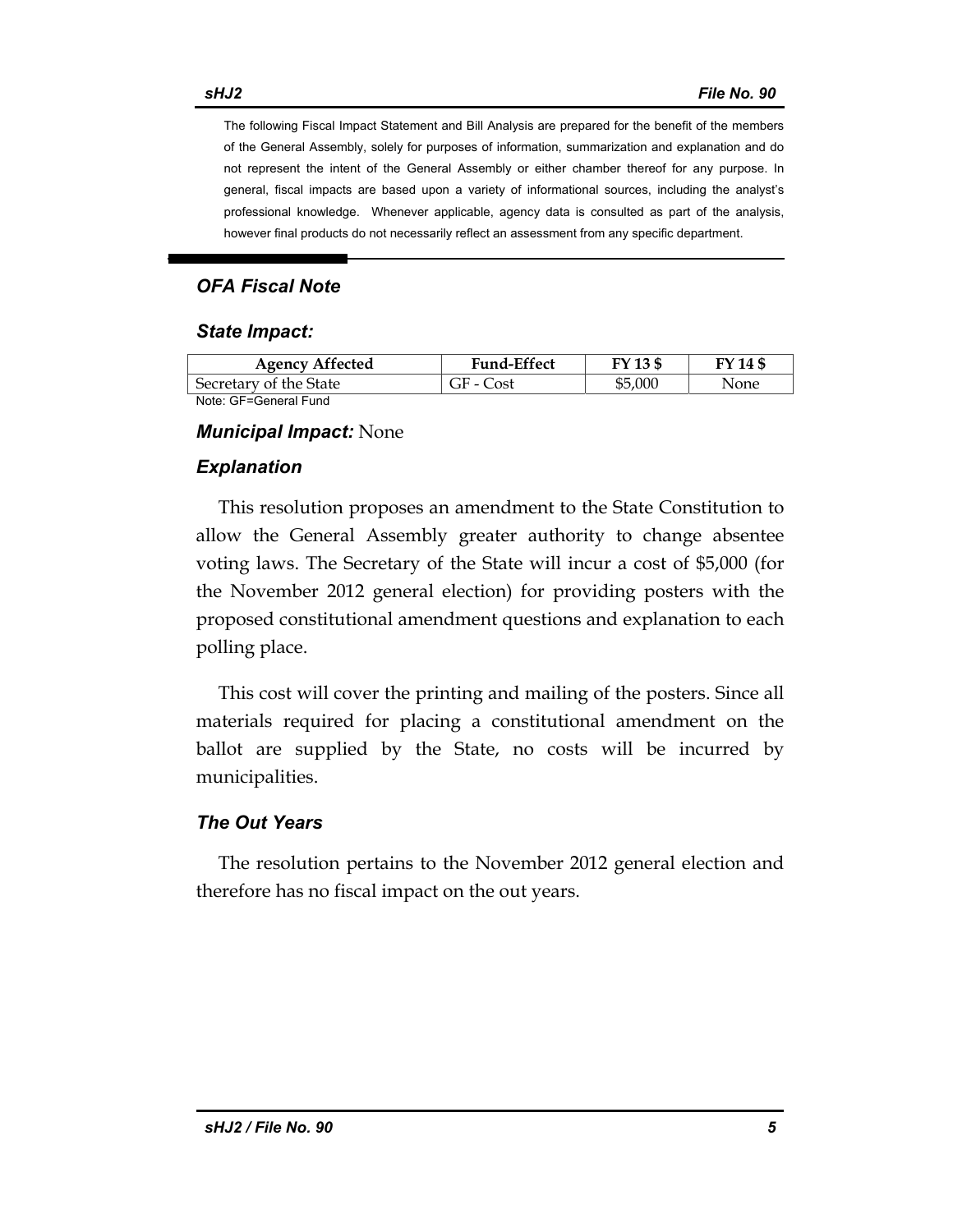# **OLR Bill Analysis sHJ 2**

### *RESOLUTION PROPOSING AN AMENDMENT TO THE STATE CONSTITUTION TO GRANT INCREASED AUTHORITY TO THE GENERAL ASSEMBLY REGARDING ELECTION ADMINISTRATION.*

### **SUMMARY:**

This resolution proposes a constitutional amendment to (1) eliminate the requirement for electors to gather on Election Day to cast votes for state officers and General Assembly members and (2) remove restrictions on absentee voting.

The resolution also lifts the constitutional deadlines by which the lists of results (i.e., moderator's returns) for state officers and General Assembly members must be delivered to town clerks and the secretary of the state (within three and 10 days after an election, respectively) (see BACKGROUND).

The ballot designation to be used when the amendment is presented at the general election is: "Shall the Constitution of the State be amended to remove restrictions concerning absentee ballots and to permit a person to vote without appearing at a polling place on the day of an election?"

Currently, the state constitution sets the first Tuesday after the first Monday in November in specified years as the day of election for legislative and statewide offices (Article 3 § 8 and Article 4 § 1). With one exception, it requires electors to gather at a meeting on this day to elect state officers (Article 4 § 2). The exception authorizes the General Assembly to pass a law allowing electors to cast their vote by absentee ballot if they will be out of town, sick, or physically disabled or the tenets of their religion prohibits secular activity on Election Day